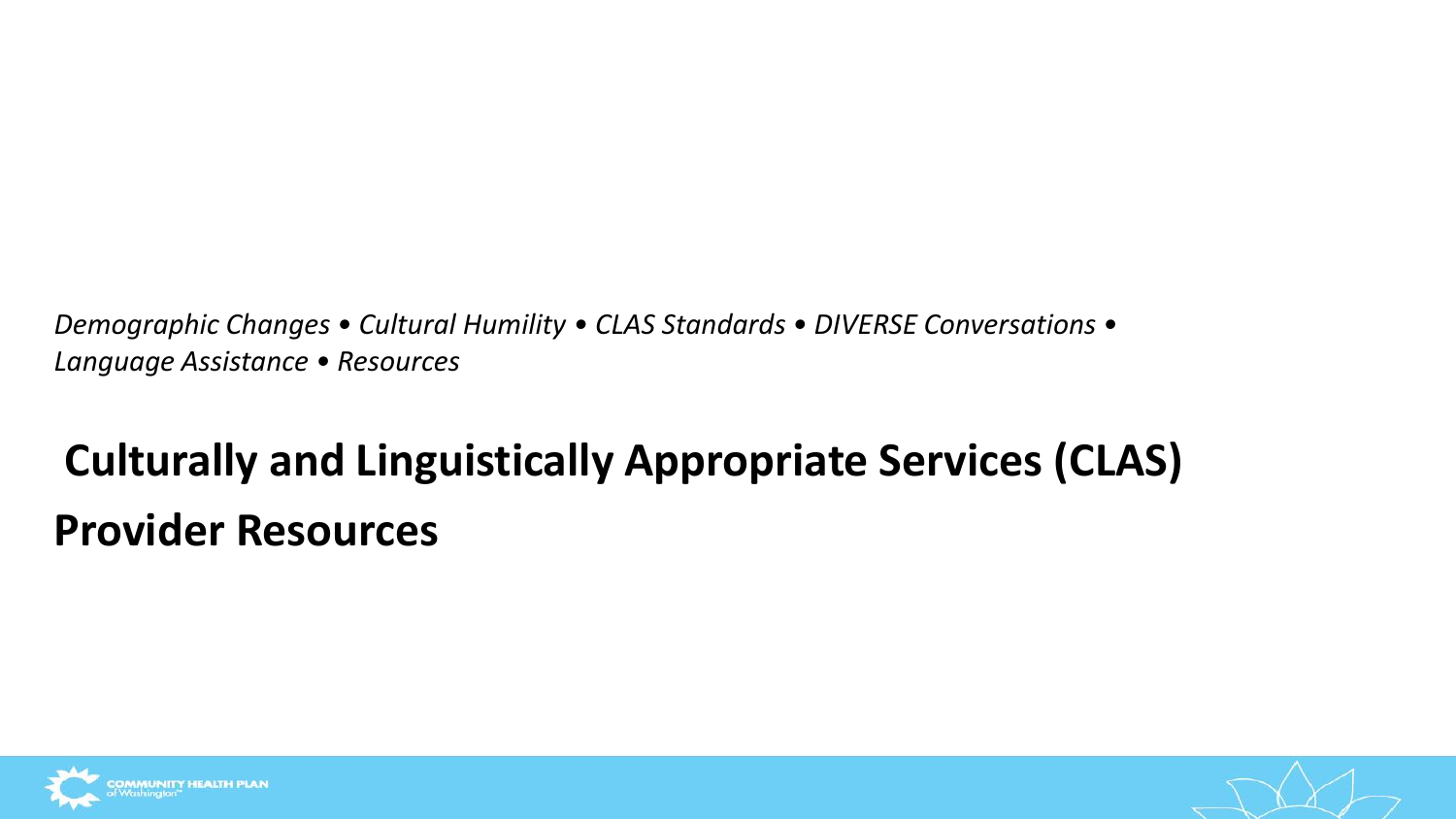## CHPW Member Race and Ethnicity (Combined)



#### Note: 2020 Demographics



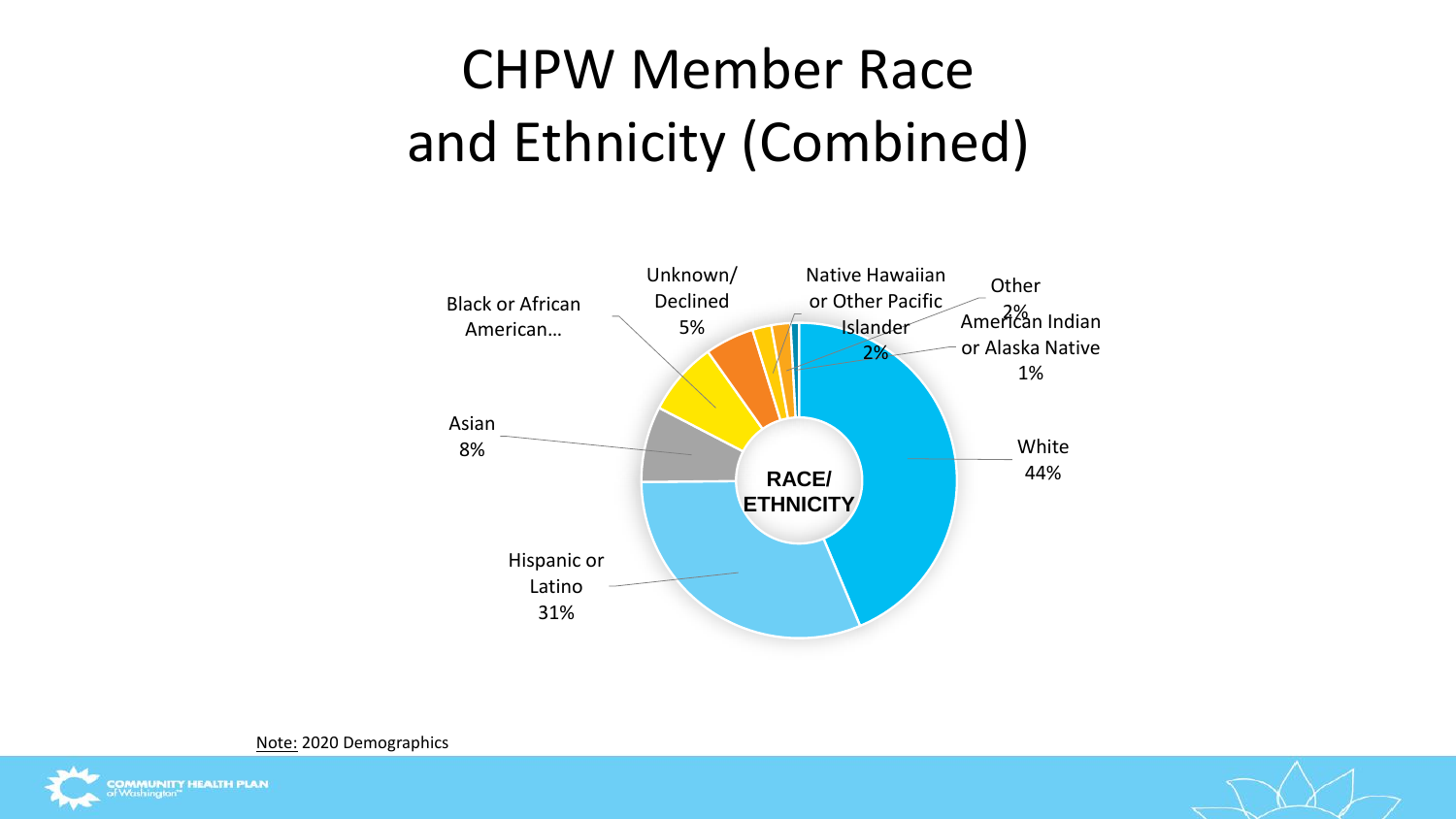## CHPW Language Preference Across **Medicare**



Note: 2020 Demographics \*Chinese includes Mandarin and Cantonese languages combined.



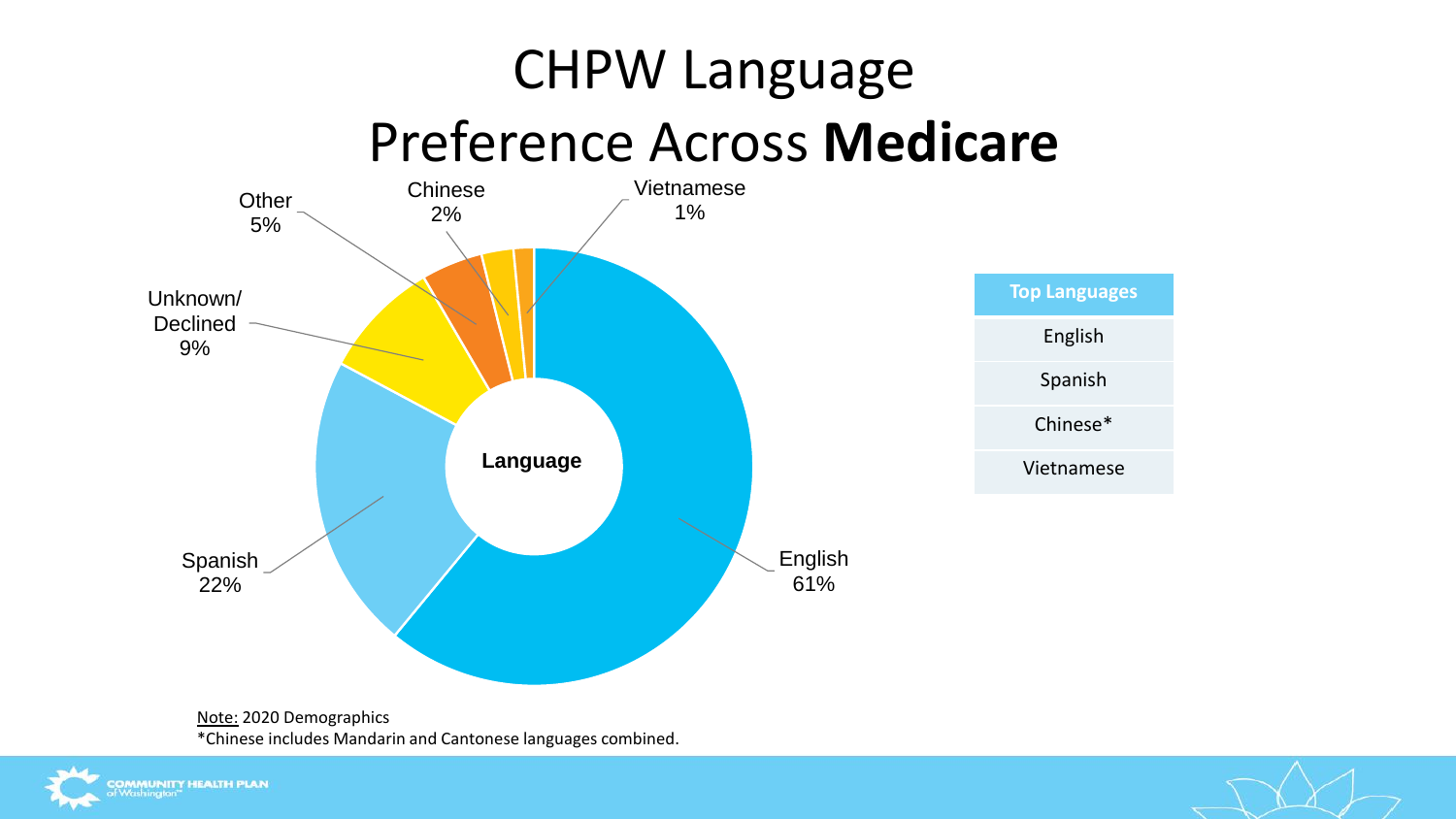## CHPW Language Preference Across **Medicaid**



#### Note: 2020 Demographics

\*Chinese includes Mandarin and Cantonese languages combined.



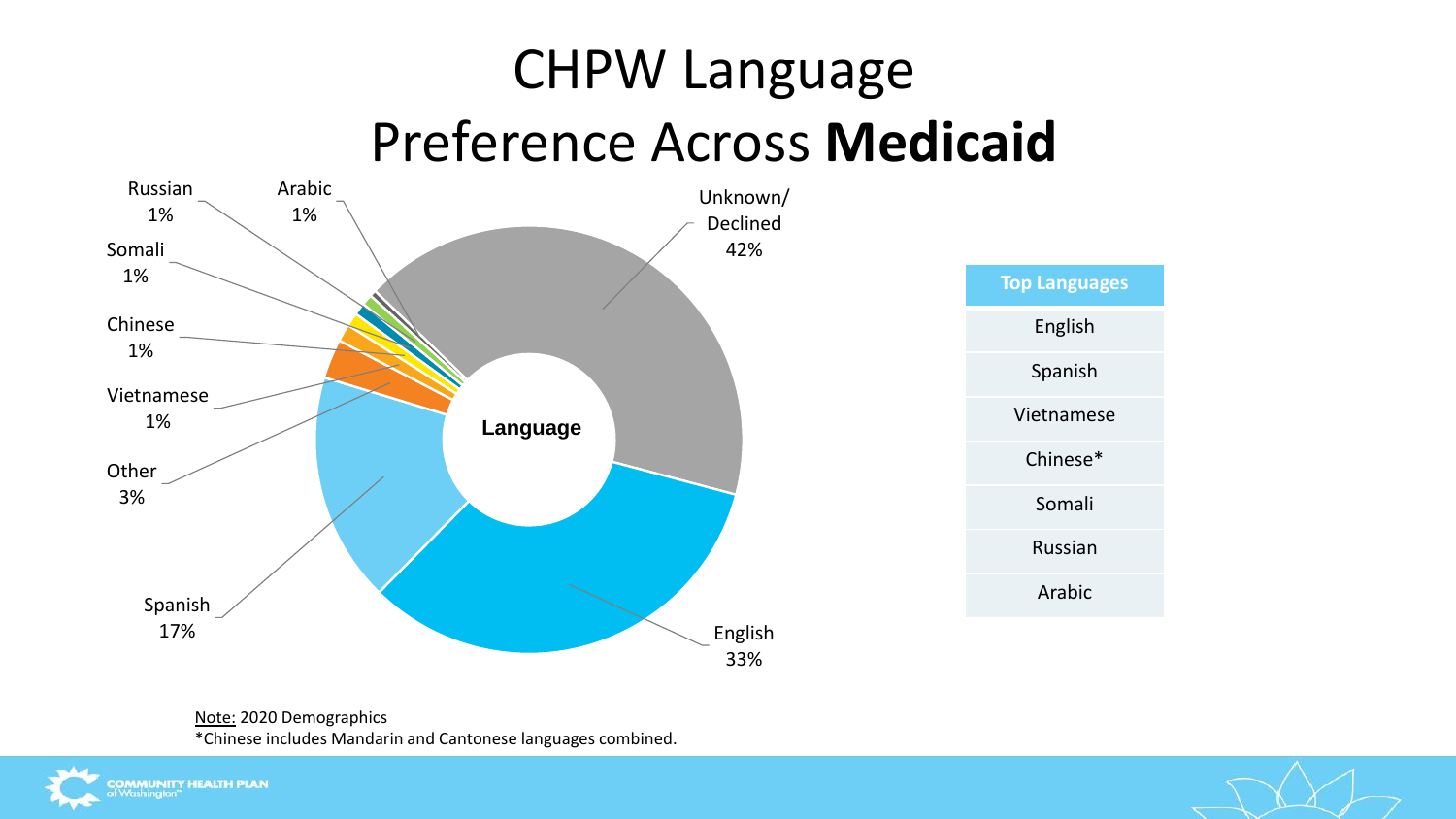# **Culture**

- Includes aspects of who we are, such as:
	- Race/ethnicity
	- Language
	- Gender
	- Age
	- **E** Location
	- Religion
	- Education level
	- Socioeconomic status





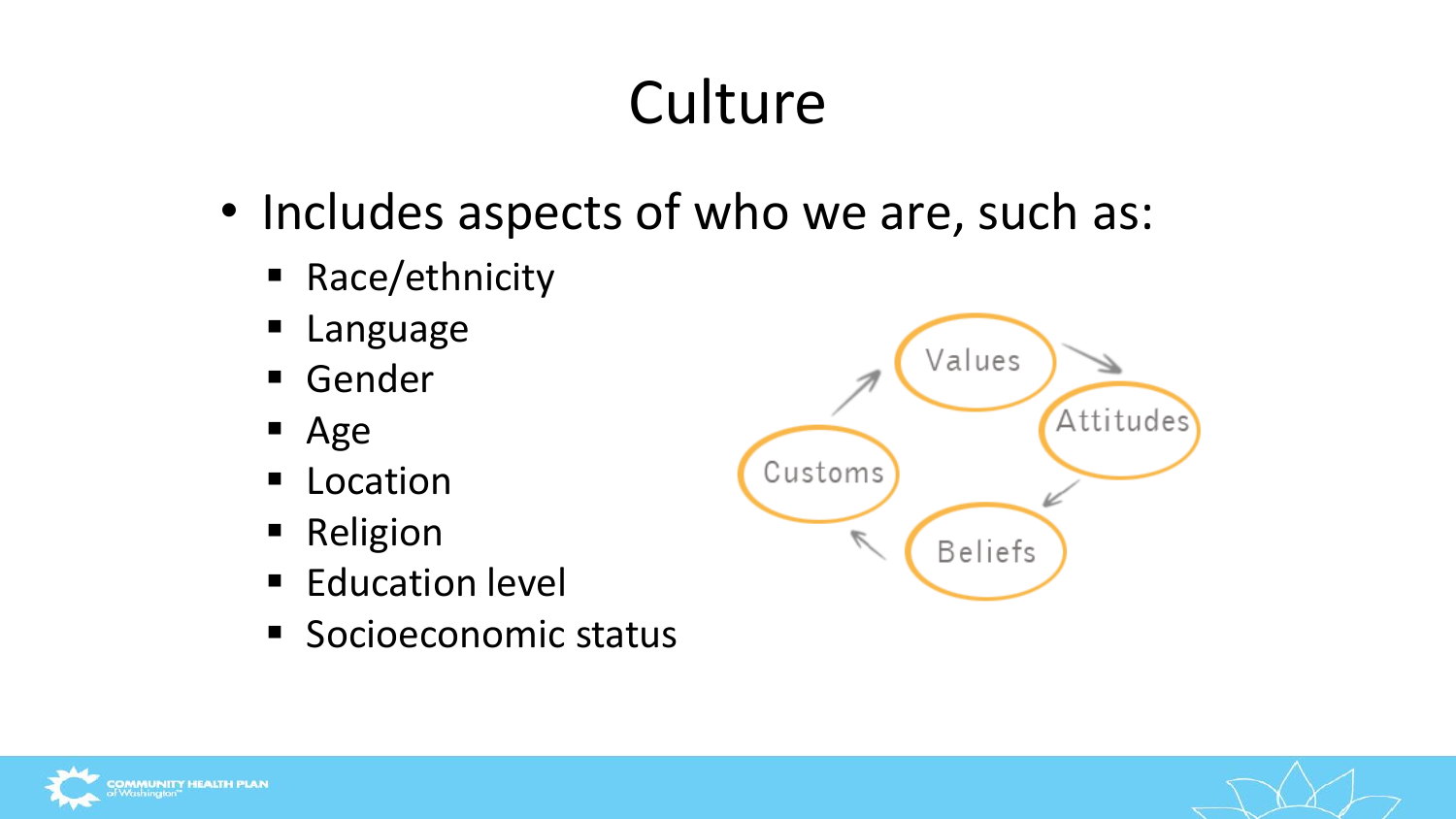## Culture is Like an Iceberg





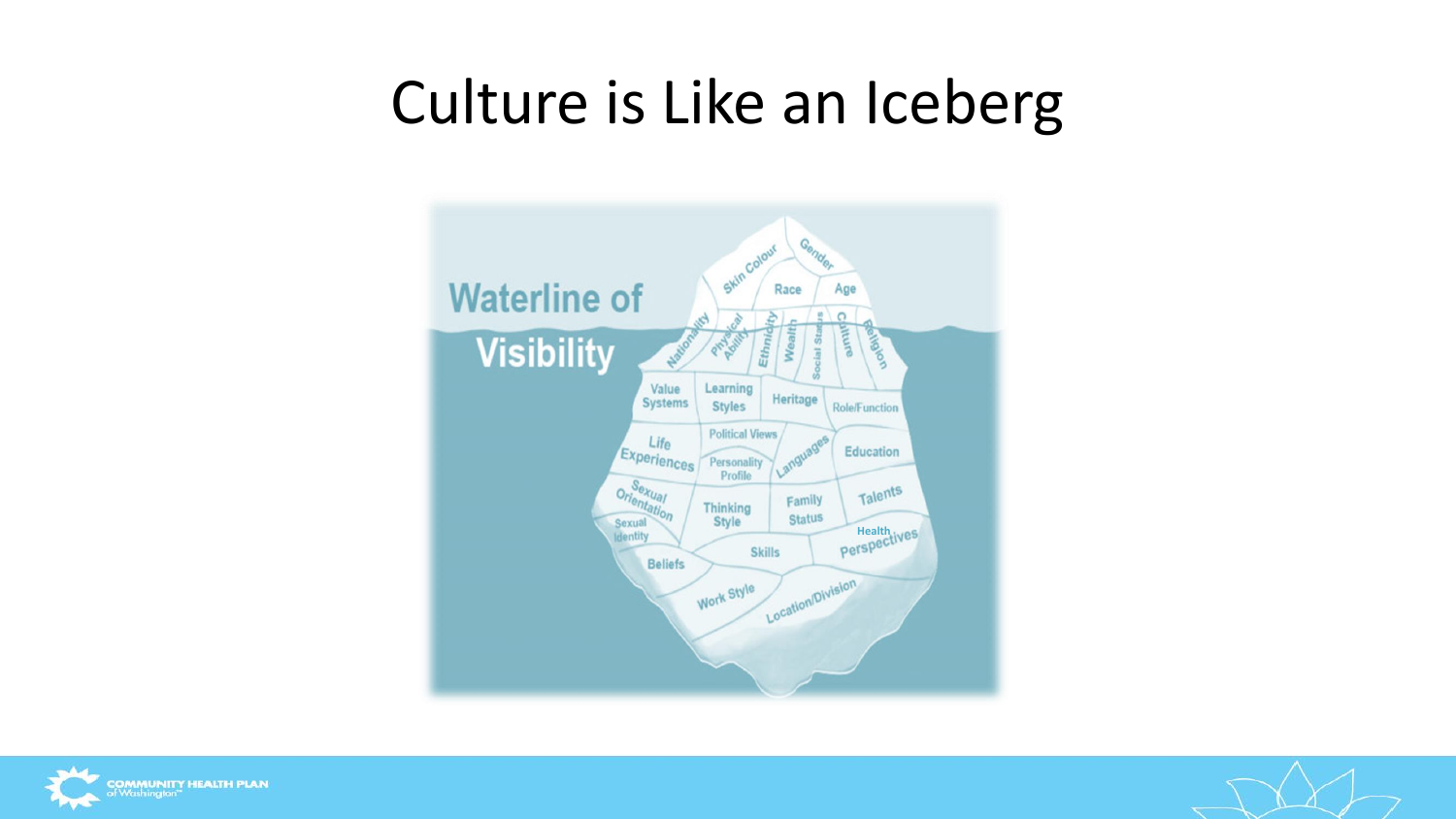# What is Cultural Humility?

Cultural humility is different from Cultural Competency because it requires the following things:

- Approaching another person with openness to learn,
- Asking questions rather than make assumptions, and
- Striving to understand rather than to inform.

How is this different for me?

- Commitment to lifelong learning,
- Continuous self-reflection on assumptions and practices
- Comfort with 'not knowing', and
- Recognition of power imbalances that exist.





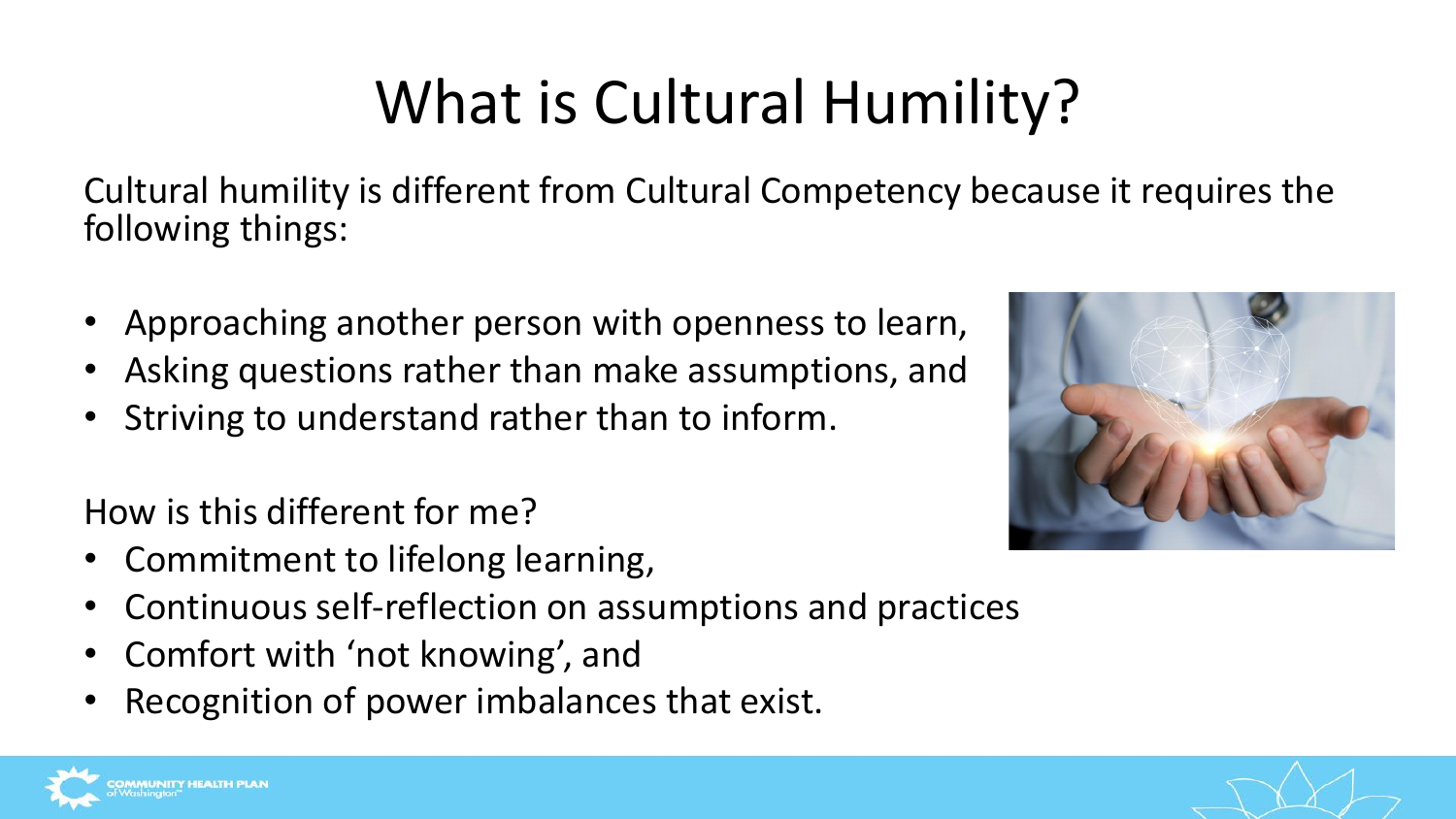## Cultural Competence vs Cultural Humility

### Cultural Competence:

• A collection of tools and knowledge gathered over time allowing you to engage and communicate with people who are different from you.

#### Cultural Humility:

• Having cultural competence tools as a possible resource but most importantly, learning from the individual people around us how to treat them.



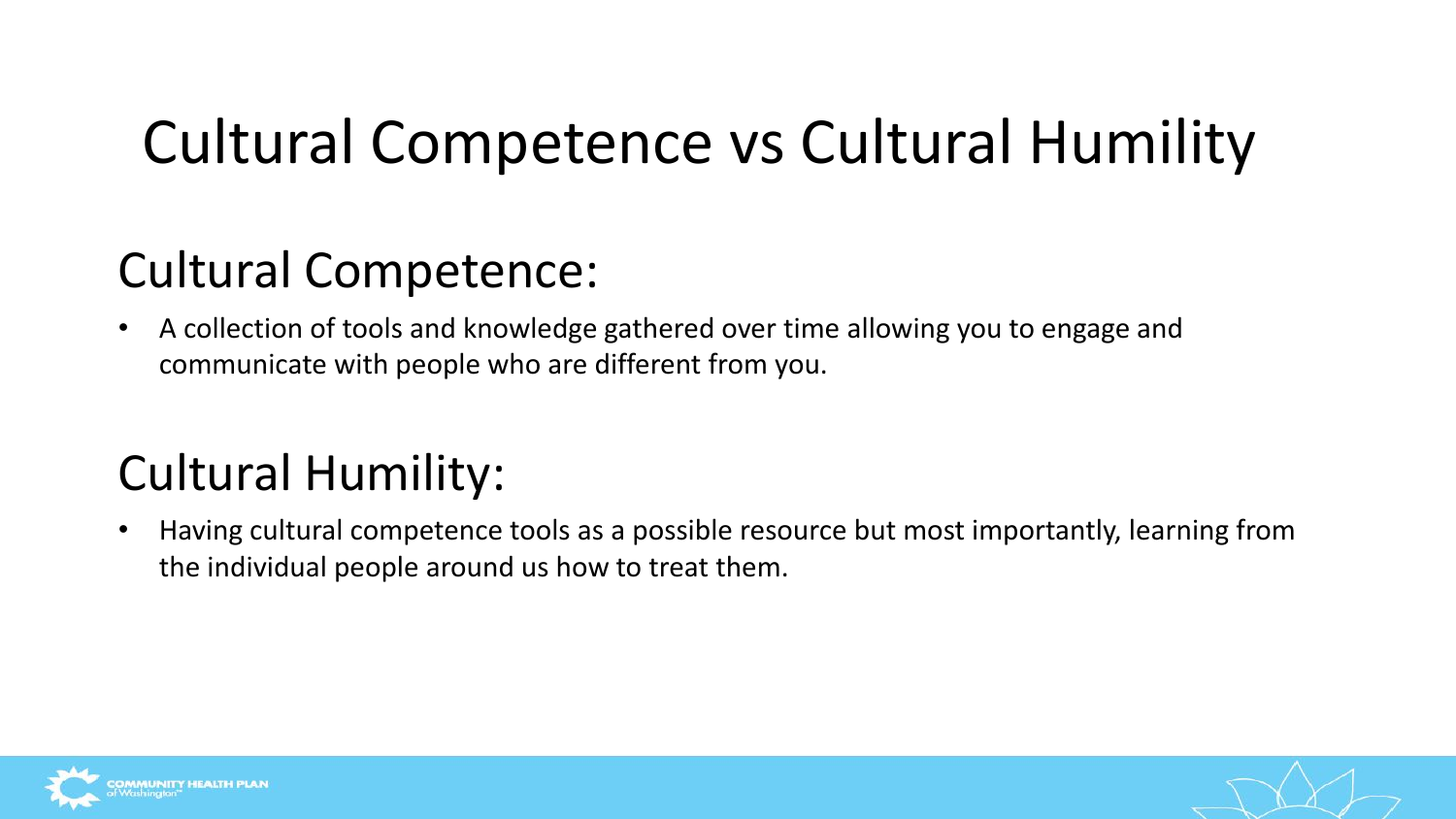## Practicing DIVERSE Conversations

| <b>Assess</b>                                                                      | <b>Conversation Starters</b>                                                    |
|------------------------------------------------------------------------------------|---------------------------------------------------------------------------------|
| Demographics: Explore origins, age,<br>acculturation-level, or other factors.      | Where were you born?<br>Where was "home" before here?                           |
| Ideas of health: Ask for their ideas or<br>concepts of health and illness.         | What keeps you healthy/makes you ill?<br>What do you think causes your illness? |
| Views of care: Ask about their<br>preferences for care practices.                  | Do you use traditional remedies?<br>What kind of treatment do you think works?  |
| <b>Expectations: Explore what their</b><br>experiences and expectations are.       | What do you hope to achieve today?<br>Do you prefer a male/female provider?     |
| Religion: Explore religious and spiritual<br>beliefs that may impact their health. | Do you avoid particular foods?<br>Does your diet change due to any traditions?  |
| Speech*: Identify language needs<br>including health literacy levels.              | What is your preferred language?<br>Do you need an interpreter?                 |
| Environment: Explore cultural or<br>diversity aspects to the world they live.      | What does your home life look like?<br>Who are the biggest supports you have?   |

\* Avoid use of family members as interpreters



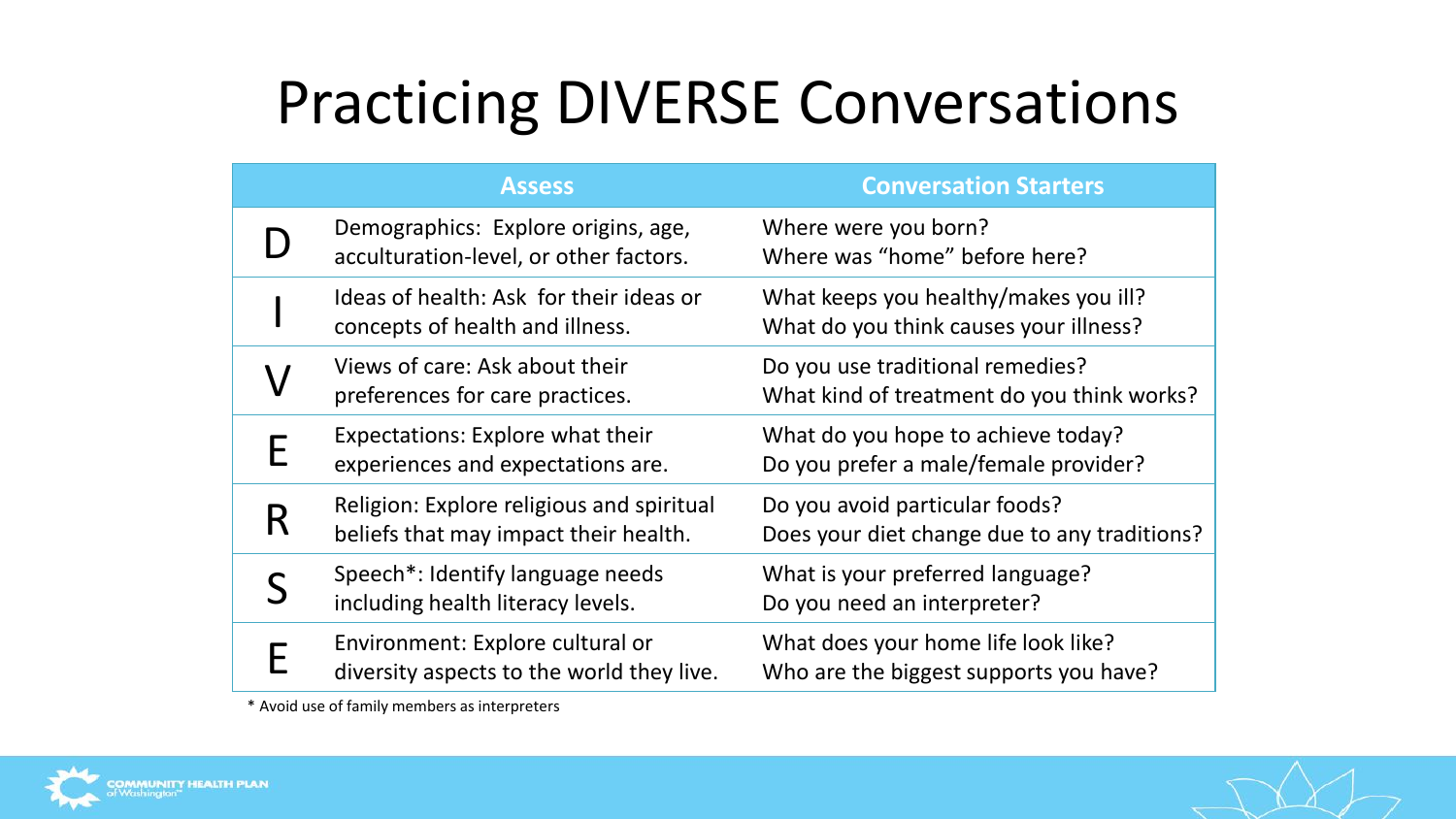## Culturally and Linguistically Appropriate Service (CLAS) Standards



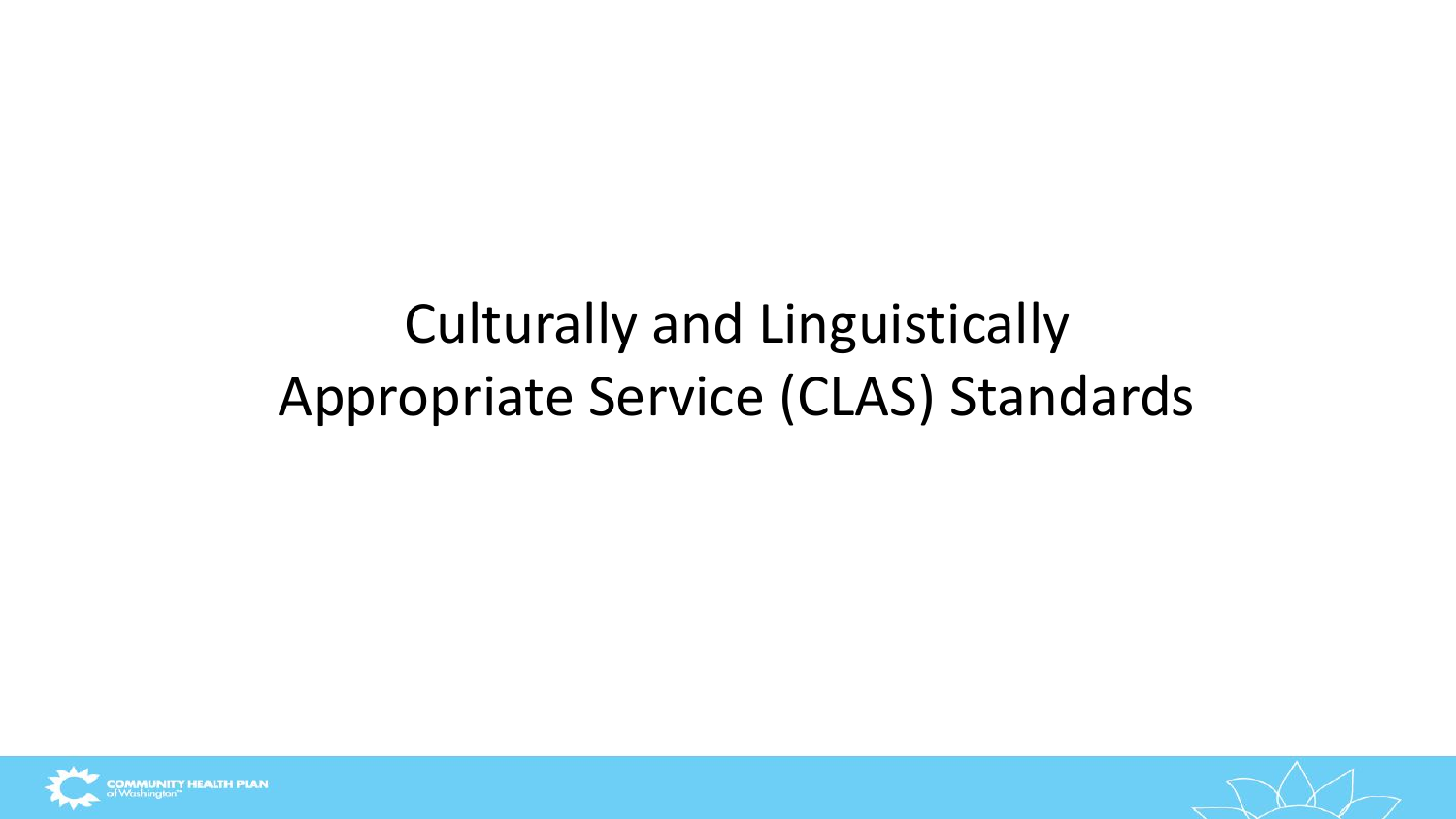## CHPW's Health Equity Program – Advancing CLAS Standards

#### *Principle Standard*:

Ongoing commitment to equitable & effective care.

**Governance, Leadership & Workforce**

**3** *Standards*

**Communication & Language Assistance**

**4** *Standards*

**Engagement, Continuous Improvement & Accountability**

**7** *Standards*



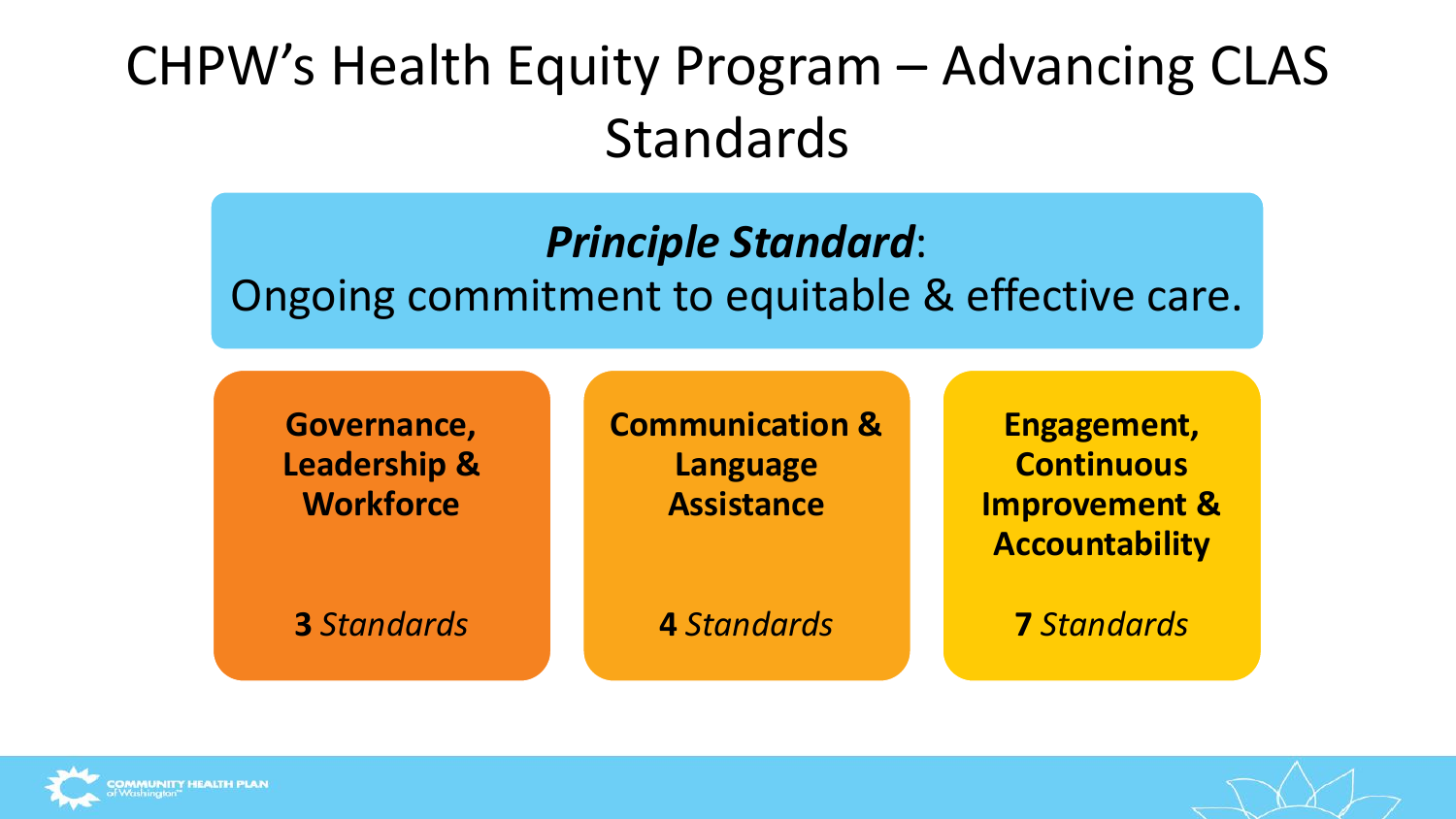## Language Assistance Services

- Interpretation Services
	- Language Line Solution is CHPW's vendor
	- Members also have access to interpretation for healthcare encounters (talk your manager for details)
	- Providers can use our services or might have their own
- Translation (written) Services CQ Fluency
- "I Speak" Cards



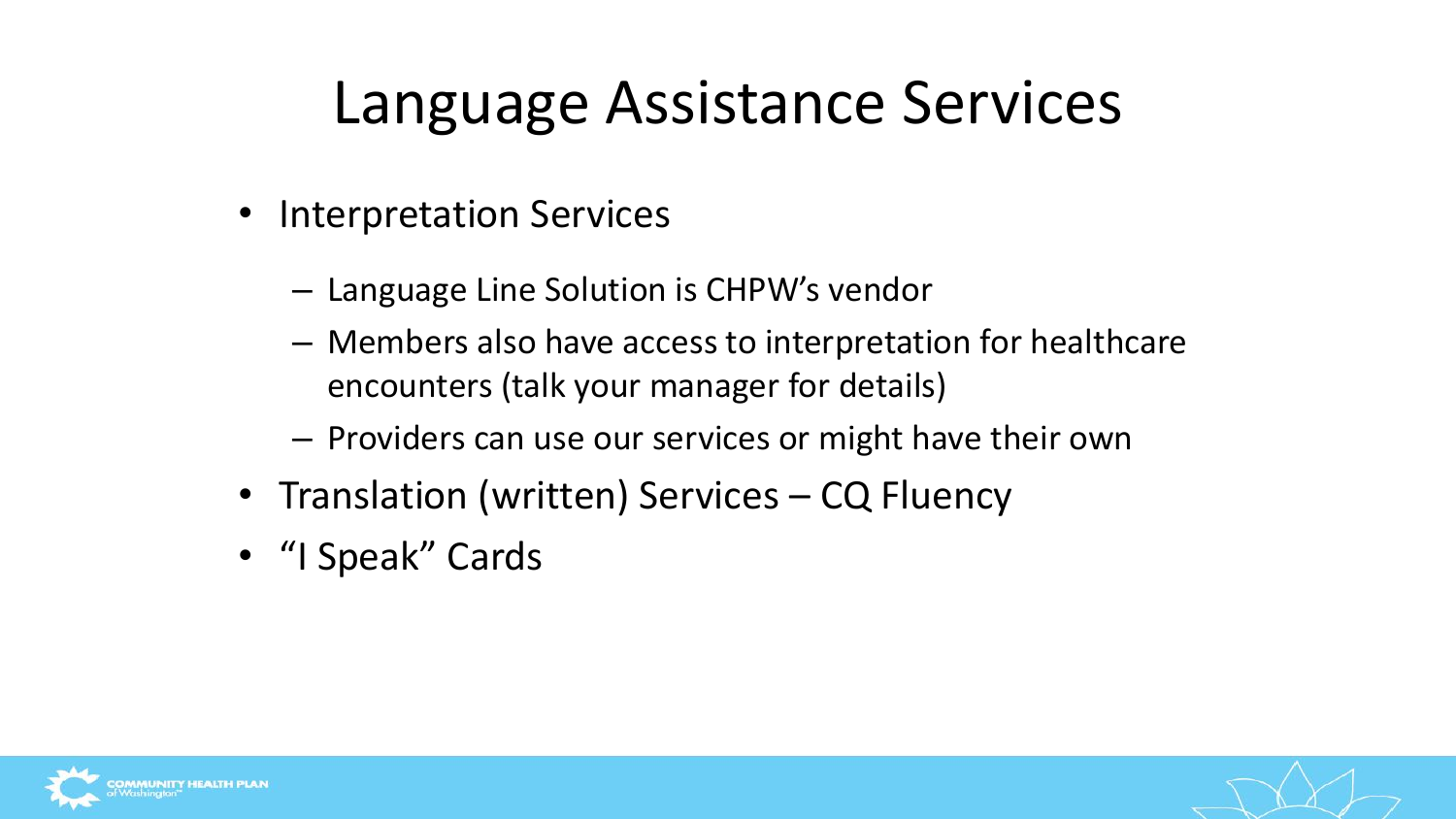## Additional Resources

- **CLAS Learning Series**, register via Learning Connect Behavioral Health Tribal Health
- Think Cultural Health website: [https://www.thinkculturalhealth.hhs.gov](https://www.thinkculturalhealth.hhs.gov/)